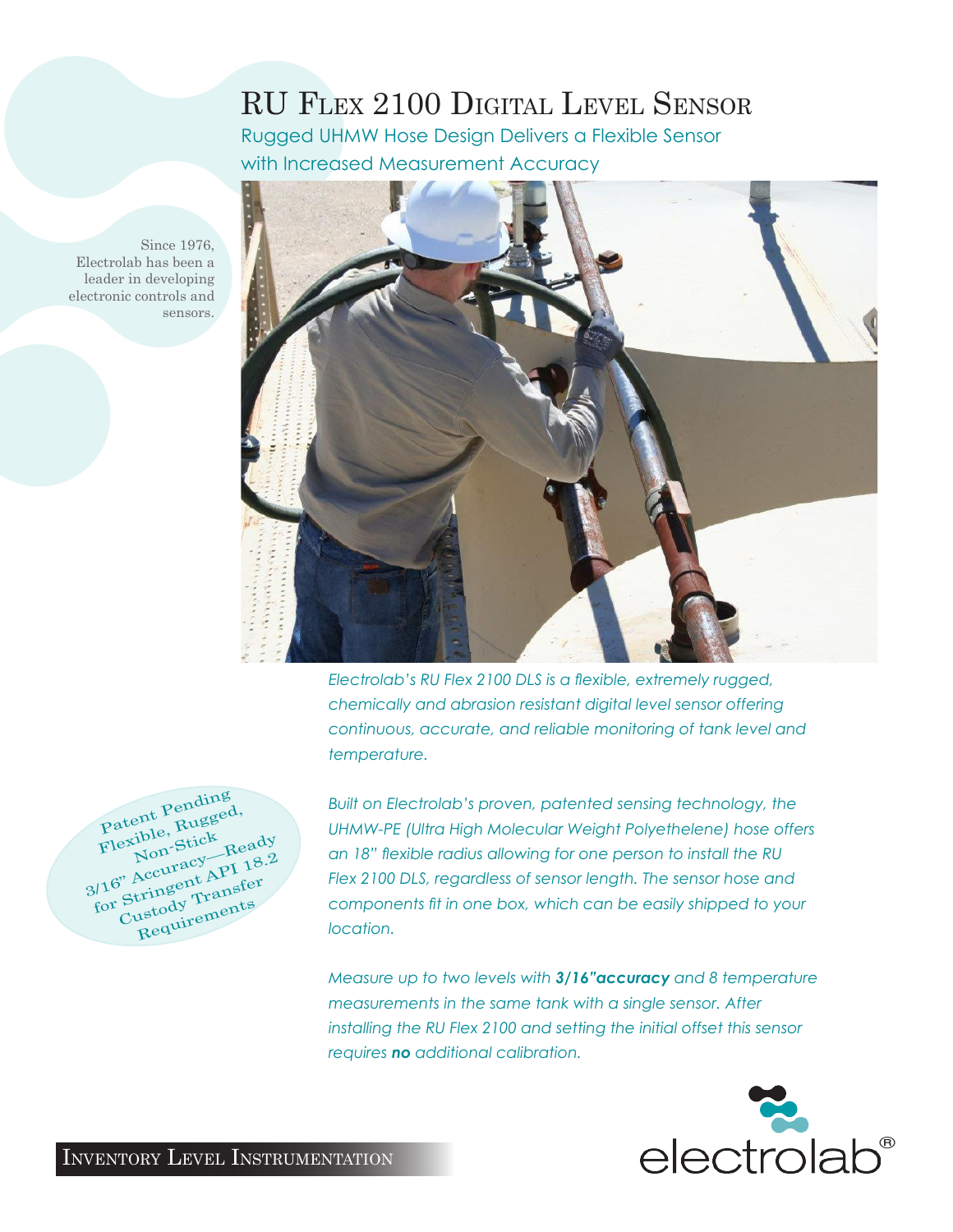# RU Flex 2100 DLS

**Electrolab has over 60,000 Digital Level Sensors (DLS) installed in North American production tanks, midstream collection tanks, and many other applications. Dedication to engineering and development, coupled with relationships with world-class OEMs, integrators and distributors, have placed Electrolab level sensors in mission-critical applications throughout North America including hazardous locations.** 

### **Flexible and Easy to Install**

The RU Flex 2100 DLS offers all the benefits of Electrolab's Model 2100 Digital Level Sensor with the added flexibility of a bendable material that can be coiled to an 18" radius. This means the sensor can fit neatly in a box for shipping and storage. All components (sensor, housing, cord grip, floats, weight and grounding cable) fit neatly inside the same box, reducing the possibility of misplaced pieces.



Once carried to the installation site and assembled, the RU Flex 2100 DLS is easily carried on the shoulder and installed in a tank by one person.



A weight, sized based on the length of the sensor, attaches to the bottom of the hose before installation to ensure the sensor straightens out inside the tank and to prevent sensor movement from affecting measurement accuracy.

| <b>HOSE MATERIAL AND LENGTH</b>                                                                                                                                                                                                                                                  | <b>PRESSURE</b>                                                                                                                                                 |
|----------------------------------------------------------------------------------------------------------------------------------------------------------------------------------------------------------------------------------------------------------------------------------|-----------------------------------------------------------------------------------------------------------------------------------------------------------------|
| UHMW-PE (Ultra High Molecular Weight<br>$\bullet$<br>Polyethylene)<br>Available in measurement lengths<br>from 2 feet to 48 feet                                                                                                                                                 | 40 psi: standard<br>$\bullet$                                                                                                                                   |
| <b>LEVEL MEASUREMENT INCREMENTS</b>                                                                                                                                                                                                                                              | <b>PROTOCOL</b>                                                                                                                                                 |
| 1/8-in. resolution; 3/16-in. accuracy<br>$1/4$ -in. resolution; $+/- 1/8$ -in. accuracy<br>1/2-in. resolution; +/- 1/4-in. accuracy<br>$\bullet$<br>+/-0.1% repeatability<br>٠                                                                                                   | Modbus RTU 16-bit unsigned integer<br>Modbus RTU 32-bit floating point<br>$\bullet$<br>Modbus RTU 2 x 16-bit<br>$\bullet$<br>Serial Data via ASCII<br>$\bullet$ |
| <b>COILED DIAMETER</b>                                                                                                                                                                                                                                                           | <b>ANCHOR WEIGHT</b>                                                                                                                                            |
| Approximately 36-inch diameter<br>(will vary slightly with the length of the<br>sensor)                                                                                                                                                                                          | 3 in. diameter<br>Required weight can vary based on<br>$\bullet$<br>sensor length                                                                               |
| <b>FLOAT</b>                                                                                                                                                                                                                                                                     | <b>WIRING</b>                                                                                                                                                   |
| NYTROPHYL stainless steel<br>$\bullet$<br>Two piece floats for field installation<br>$\bullet$<br>and replacement<br>One float used for product level<br>$\bullet$<br>One float for water interface level<br>Designed to fit through a three-inch<br>$\bullet$<br>NFPT tank port | 18 AWG recommended for digital<br>circuits                                                                                                                      |
| <b>OPERATING TEMPERATURE RANGE</b>                                                                                                                                                                                                                                               | <b>CLASSIFICATION</b>                                                                                                                                           |
| $-40^{\circ}$ C to 80 $^{\circ}$ C                                                                                                                                                                                                                                               | Class I, Div. 1, Group D hazardous<br>locations (when connected to an<br>approved intrinsically safe barrier<br>device)                                         |
| <b>TEMPERATURE MEASUREMENT</b>                                                                                                                                                                                                                                                   | <b>CERTIFICATION</b>                                                                                                                                            |
| 12 inches from bottom<br>$\bullet$<br>$+/- 1.5^{\circ}$ C accuracy<br>Up to 8 distinct temperature<br>$\bullet$<br>measurements (one standard)                                                                                                                                   | ANSI/UL-913, 7th Edition<br>CAN/CSA C22, No. 157                                                                                                                |
| <b>POWER REQUIREMENTS</b>                                                                                                                                                                                                                                                        | <b>POWER CONSUMPTION</b>                                                                                                                                        |
| 5.6 VDC to 12.9 VDC                                                                                                                                                                                                                                                              | 15 mA nominal 20 mA maximum                                                                                                                                     |
| <b>COMMUNICATION</b>                                                                                                                                                                                                                                                             |                                                                                                                                                                 |

**Open communication protocols allow Electrolab's RU Flex 2100 DLS to interface with most manufacturers' equipment. We offer:**

- RS485
	- Two- or four- wire communications
	- Baud rate and parity programmable
- 4-20mA signal available when connected to an Electrolab 3010 digital-to-analog converter board
- Wireless compatibility with preferred partners

# **Accurate — Ready For API 18.2 Custody Transfer Requirements**

The RU Flex 2100 DLS delivers consistently accurate level and temperature measurements of different types of fluids in both hazardous and non-hazardous environments. With 3/16" accuracy (optional), this sensor is ready to meet stringent API Custody Transfer requirements.

Multiple fluid densities and temperatures do not affect measurement.

The RU Flex 2100 DLS is suitable for production monitoring, inventory control, and leak detection in a variety of different types of storage tanks (crude oil, diesel, kerosene, gasoline, water and chemical).

Communications to SCADA systems can be digital or analog and the DLS works with most wireless systems using Modbus RTU protocols and ASCII.

# Inventory Level Instrumentation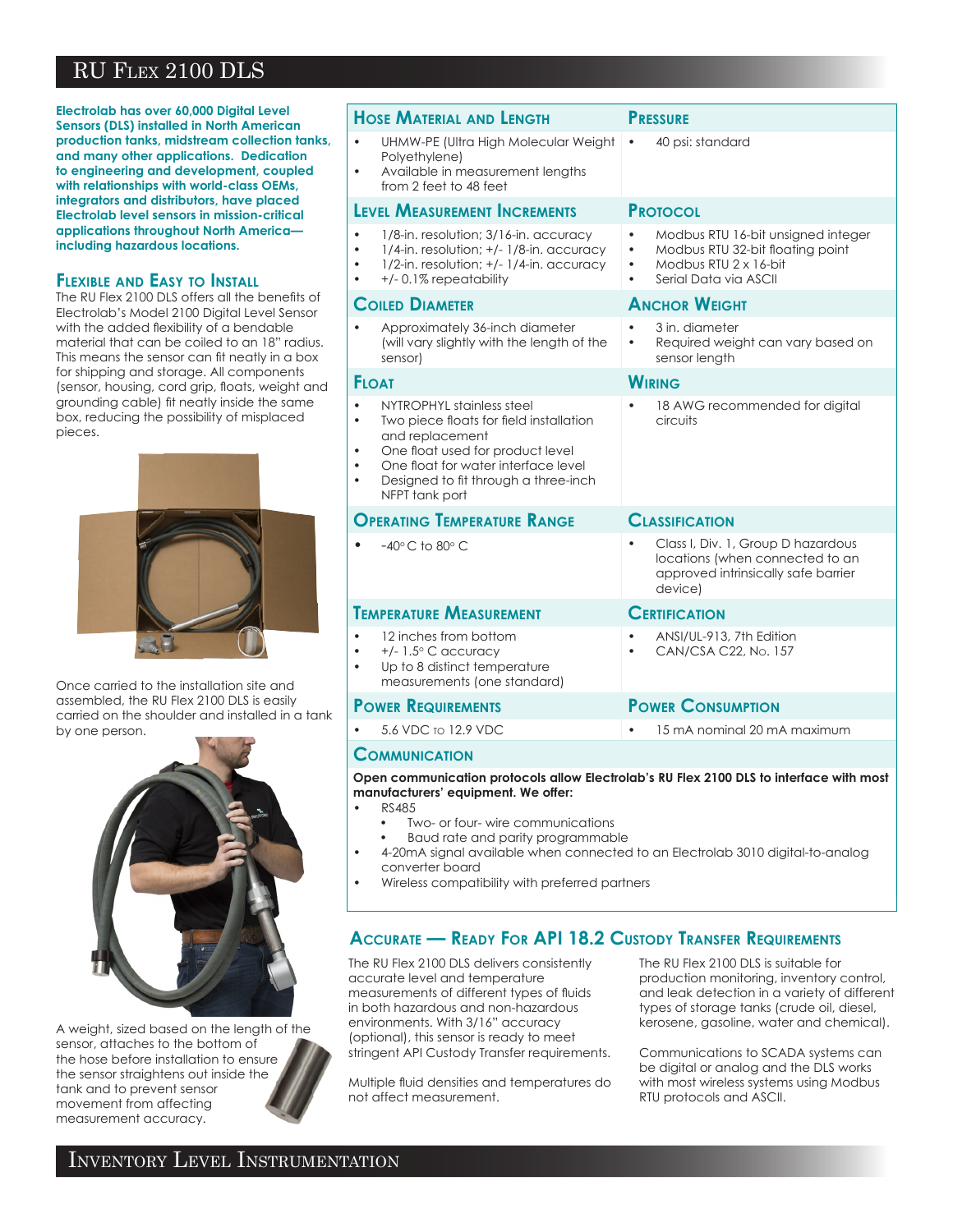## **Reliable—**

#### **No Ongoing Calibration**

After installing the sensor hardware and setting your initial level offset, these sensors require **no calibration**. All electronics, with the exception of the optional fuse board, are sealed inside the sensor tube, which is constructed of rugged, abrasion resistant UHMW.

The apparatus is intrinsically safe (when used with a qualified intrinsically Safe Barrier, such as Electrolab's 2110 Barrier Unit.)

The RU Flex 2100 DLS offers low power consumption and is **virtually maintenance free**.

## **More Versatile and Reliable than Guided-Wave Radar**

Electrolab's RU Flex 2100 DLS offers greater versatility, flexibility and more robust features than conventional guided-wave radar (GWR) level sensors.

#### A **dual float sensor measures multiple fluid levels and temperature measurements through a SINGLE TANK**

**PORT**, eliminating the need for multiple sensors in one tank. To accomplish these same measurement and alarm protections, GWR requires two separate ports in a tank. This single device can also read up to eight distinct temperature measurements.

Unlike radar, this sensor is **not affected by electro-mechanical interference, tank turbulence or changing environmental variables**. Simply install the sensor, set your initial level offset and the RU Flex 2100 DLS is ready to monitor your tank. Under normal operating conditions, **no additional calibration is needed**—**EVER**.

Ongoing maintence is practically non-existent. The naturally oleophobic non-stick nature of the UHMW prevents buildup on the sensor and **prevents floats from sticking** and impacting measurement accuracy. Cleaning of the RU Flex 2100 DLS is rarely necessary.

**For more information about the RU Flex 2100 and other digital level sensor products, or for service related questions, contact us at (888) 301-2400 or InsideSales@electrolabcontrols.com.**

# **Chemical Compatibility with the RU Flex 2100 DLS**

The RU Flex 2100 DLS is compatabile with a variety of different chemicals and chemistries. It is ideal for caustic and corrosive environments.

Naturally non-stick, the UHMW tube prevents buildup and wipes clean. The following table is a partial list of some common chemicals known to be compatible with the RU Flex 2100 DLS. **Contact us to verify compatibility of other chemicals not in this list.**

| Chemical                                        |                                          |
|-------------------------------------------------|------------------------------------------|
|                                                 |                                          |
| Ammonia Aqueous                                 | Maleic Acid                              |
| Ammonium Sulfate                                | Malic Acid                               |
| Amyl Acetate                                    | Methanol                                 |
| Aniline                                         | Mineral Oil                              |
| <b>Aniline Dyes</b>                             | Molasses, Crude                          |
| Asphalt                                         | Monochloro Benzene                       |
| <b>Benzoic Acid</b>                             | Naphtha                                  |
| Borax (Sodium Borate)                           | Napthalene                               |
| <b>Boric Acid</b>                               | Nickel Salts                             |
| <b>Brines</b>                                   | Nitirc Acid (35%)                        |
| <b>Butane</b>                                   | Nitrobenzene                             |
| <b>Butyric Acid</b>                             | Oils (Animals)                           |
| Calcium Carbonate                               | Oils/Water Mixture                       |
| Calcium Chloride                                | Oleic Acid                               |
| Calcium Hydroxide                               | Ozone (Dry)                              |
| Calcium Nitrate                                 | Ozone (Wet)                              |
| Camphor                                         | Paraffins                                |
| Carbon Bisulfide                                | Petrol / Benzene Mixture                 |
| Carbon Dioxide                                  | Phenol                                   |
| Carbon Tetracholride (Dry)                      | Phosphate Acid 10%                       |
| Carbon Tetracholride (Wet)                      | Phosphrous Trichloride                   |
| Chloroform                                      | <b>Phthalic Acid</b>                     |
| Copper Salts                                    | Potassium Bichromate                     |
| Creosote Oil                                    | Potassium Chloride                       |
| Cresylic Acid                                   | Potassium Cyanide                        |
| Crude Oil                                       | Potassium Permanganate                   |
| Detergents                                      | Propylene Glycol                         |
| Diesel Oil Fuel                                 | Salt                                     |
| Dowtherm                                        | Sea Water                                |
| Dry Cleaning Fluid<br>Ethanol                   | Silicone Fluids                          |
|                                                 | Soap Solutions (Stearates)<br>Soda Ash   |
| <b>Ethyl Silicate</b><br><b>Ethylene Glycol</b> | Sodium Bicarbobate                       |
| Formic Acid                                     | Sodium Borate                            |
| <b>Fuel Oils</b>                                |                                          |
| Gasoline                                        | Sodium Hydroxide (50%)<br>Sodium Nitrate |
| Glycerine                                       | Sodium Peroxide                          |
| Glycol                                          | Sodium Silicate                          |
| Hexane                                          | Sodium Sulfide                           |
| <b>Hexyl Alcohol</b>                            | Stearic Acid                             |
| Hydraulic Oil                                   | Sulfate White Liquor                     |
| Hydrazine                                       | Sulfur                                   |
| Hydrocyanic Acid                                | Sulfur Dioxide (Dry)                     |
| Hydrogen Peroxide                               | Sulfuric Acid (70%)                      |
| Hydrogen Sulfide (Liquid and Gas)               | Sulfurous Acid                           |
| Iso-Octane                                      | Tannic Acid                              |
| Kerosene                                        | <b>Tartaric Acid</b>                     |
| Lactic Acid                                     | Transformer Oil                          |
| Lubricating Oil (Petro Based)                   | Turpentine                               |
| Linseed Oil                                     | Water                                    |
| Magnesium Chloride                              | Zinc Sulfate                             |

**Not Recommended for use in environments at 100% concentrations:\*** Benzene, Toluene, Xylene, Sulfuric Acid, Nitric Acid, Hydrochloric Acid, Bleach \*Mixtures and low concentrations/trace amounts of these chemicals may be acceptable, contact us for details.